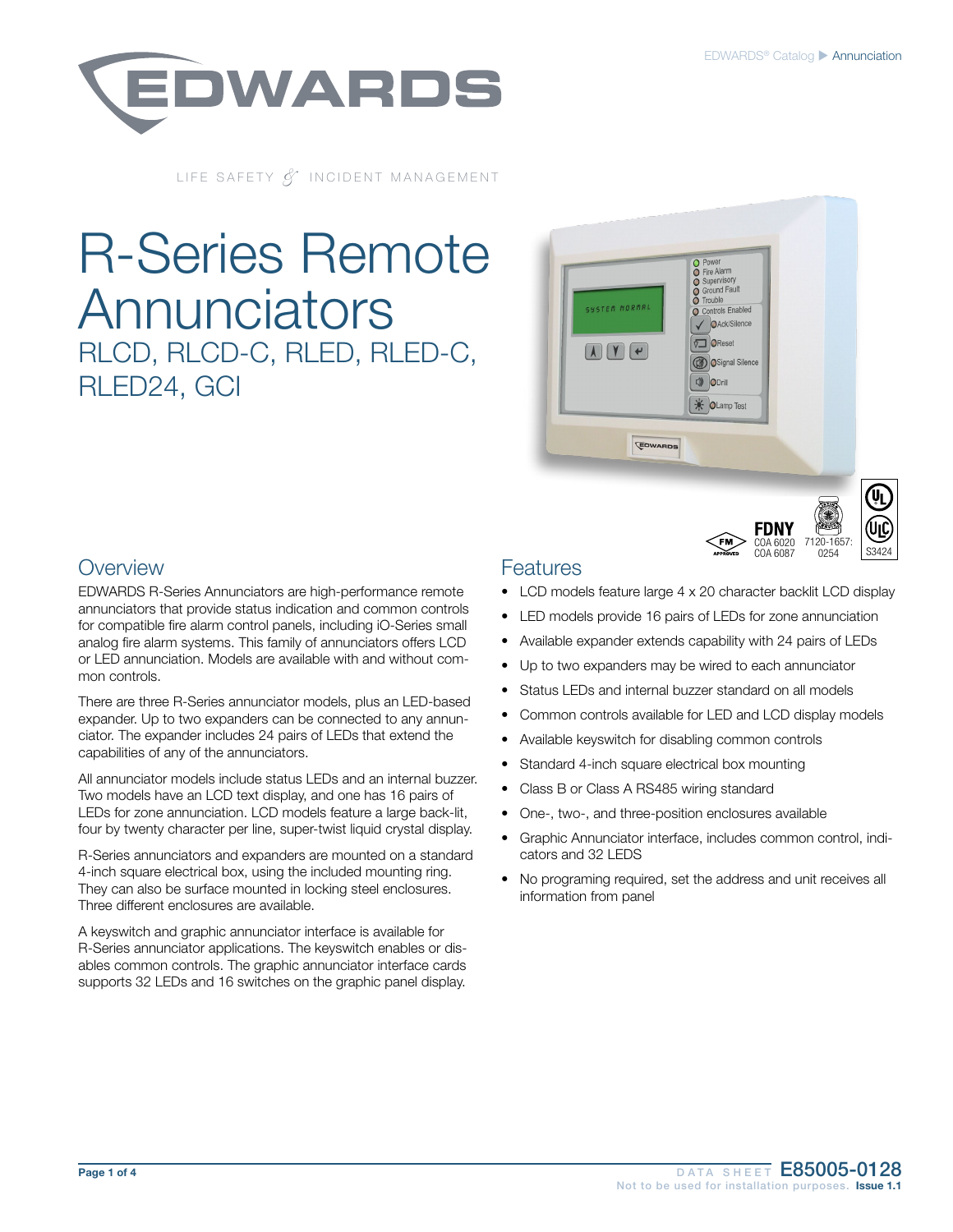### **Application**

R-Series annunciators communicate with the FACP on the RS-485 data riser. This can be configured for Class A or Class B communication. Annunciators do not provide ground fault isolation.

These annunciators are stand-alone units that can be powered by the FACP or by an approved power supply.



| ◉                                                     |              |               | ◉             |                    |
|-------------------------------------------------------|--------------|---------------|---------------|--------------------|
| <b>RLCD</b>                                           |              |               | RLED24        |                    |
| <b>Features by</b>                                    | <b>RLCD</b>  | <b>RLCD-C</b> | <b>RLED-C</b> | RLED <sub>24</sub> |
| model                                                 |              |               |               |                    |
| Reset                                                 | ✓            | $\checkmark$  | ✓             |                    |
| Ack/Silence                                           | ✓            | ✓             | ✓             |                    |
| Fire Alarm                                            | $\checkmark$ | ✓             | ✓             |                    |
| Supervisory                                           | ✓            | ✓             | ✓             |                    |
| Ground Fault                                          | ✓            | ✓             | ✓             |                    |
| Trouble                                               | ✓            | $\checkmark$  | ✓             |                    |
| Controls Enabled                                      | ✓            | ✓             | ✓             |                    |
| Ack/Silence                                           | ✓            | ✓             | ✓             |                    |
| Reset                                                 |              | ✓             | ✓             |                    |
| Signal Silence                                        |              | $\checkmark$  | ✓             |                    |
| Drill                                                 |              | ✓             | ✓             |                    |
| Lamp Test                                             | ✓            | ✓             | ✓             |                    |
| <b>LCD Display</b>                                    | ✓            | ✓             |               |                    |
| Zone Active LEDs                                      |              |               | $16*$         | $24**$             |
| Zone Trouble LEDs                                     |              |               | 16            | 24                 |
| * zonos 12, 16 may bo soloctod as Supervisory on IO61 |              |               |               |                    |

*\* zones 13-16 may be selected as Supervisory on IO64*<br>\*\* zones 13-16 and 29-32 may be selected as Supervis *\*\* zones 13-16 and 29-32 may be selected as Supervisory on iO1000*

#### Graphic Annunciator Interface

The GCI Graphic Annunciator Driver is an interface card that connects the fire alarm control panel to the display panel of an LED-based graphic annunciator.

The annunciator card supports 32 LEDs and 16 switches on the graphic panel display. It includes status LEDs and an internal buzzer.

The graphic interface is supplied with snap track mounting. It is attached to a plastic mounting rail that requires two EIA panels.

The annunciator communicates with the FACP on the RS-485 data riser. This can be configured for Class A or Class B communication. The annunciator does not provide ground fault isolation. It is a stand-alone unit that can be powered by the FACP or by an approved power supply.

| <b>Graphic Annunciator Interface Specifications</b> |                                    |  |
|-----------------------------------------------------|------------------------------------|--|
| Alarm current                                       | 146 mA at 24 Vdc (with 36 LEDs ON) |  |
| Standby current                                     | 36 mA at 24 Vdc (with no LEDs ON)  |  |
| Maximum current                                     | 10 mA per LED                      |  |

#### Annunciator Wiring

Annunciator, Class A



#### Annunciator, Class B



#### Expander

CH1 +



### Remote Keyswitch

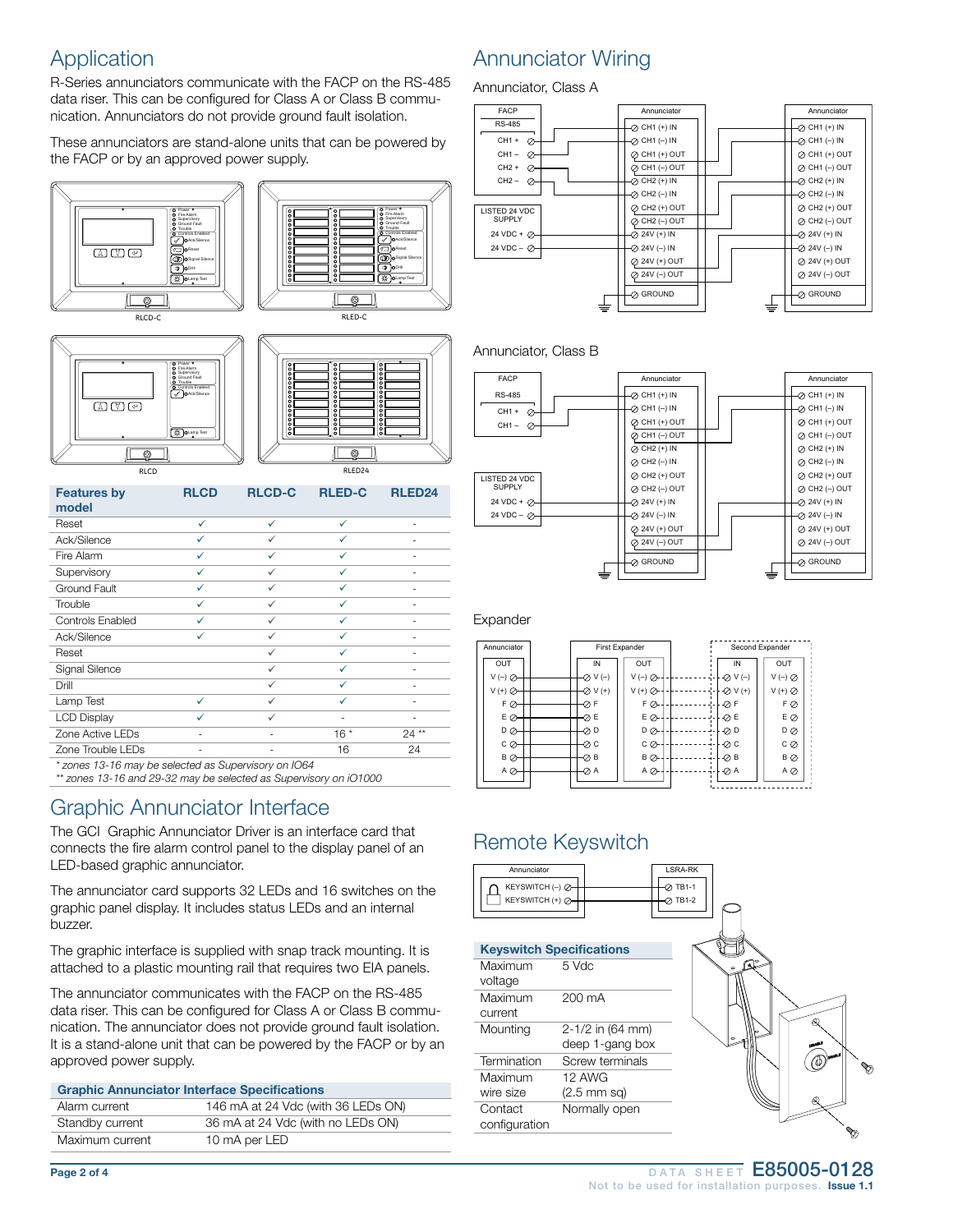### Annunciator Connections

Annunciator



Expander



| <b>DIP switch settings</b> |                                                  |  |  |
|----------------------------|--------------------------------------------------|--|--|
| <b>Switch</b>              | <b>Description and values</b>                    |  |  |
| S1 to S5                   | The annunciator network address (in binary).     |  |  |
| <b>Network</b>             | The factory setting is for address 2.            |  |  |
| address                    | Examples: $10000 = 101000 = 211000 = 300100 = 4$ |  |  |
| S6 Network                 | $OFF = 9600$ baud (factory default setting)      |  |  |
| baud rate                  | $ON = 38,400$ baud                               |  |  |
| S7 to S8                   | Not used                                         |  |  |

## Annunciator Mounting



#### Annunciator Enclosures

The RA Remote Annunciator Enclosures provide secure, surface mounted protection for annunciators and extenders. Each consists of a back plate, hinged cover, and key lock.

The enclosures are 16-gauge welded steel with a white, painted finish. Each enclosure includes a security lock and two keys. The two- and three-position enclosures have wiring channels for correct routing of interconnections.

The enclosures attach to a standard electrical box, and provide a mounting lip that takes the place of the integral mounting ring supplied with the annunciators and expanders.



RA-ENC2



#### Dimensions (H x W x D)

| RA-ENC1 | $6.3 \times 9.8 \times 2.0$ in $(16.0 \times 24.9 \times 5.1$ cm) |
|---------|-------------------------------------------------------------------|
| RA-ENC2 | $12.0 \times 9.8 \times 2.0$ in (30.5 x 24.9 x 5.1 cm)            |
| RA-ENC3 | $17.7 \times 9.8 \times 2.0$ in (45.0 x 24.9 x 5.1 cm)            |

Note: Allow approximately 2 inches (50 cm) clearance on both sides of the enclosure, to permit inserting and removing the key, and opening the door through 90 degrees.